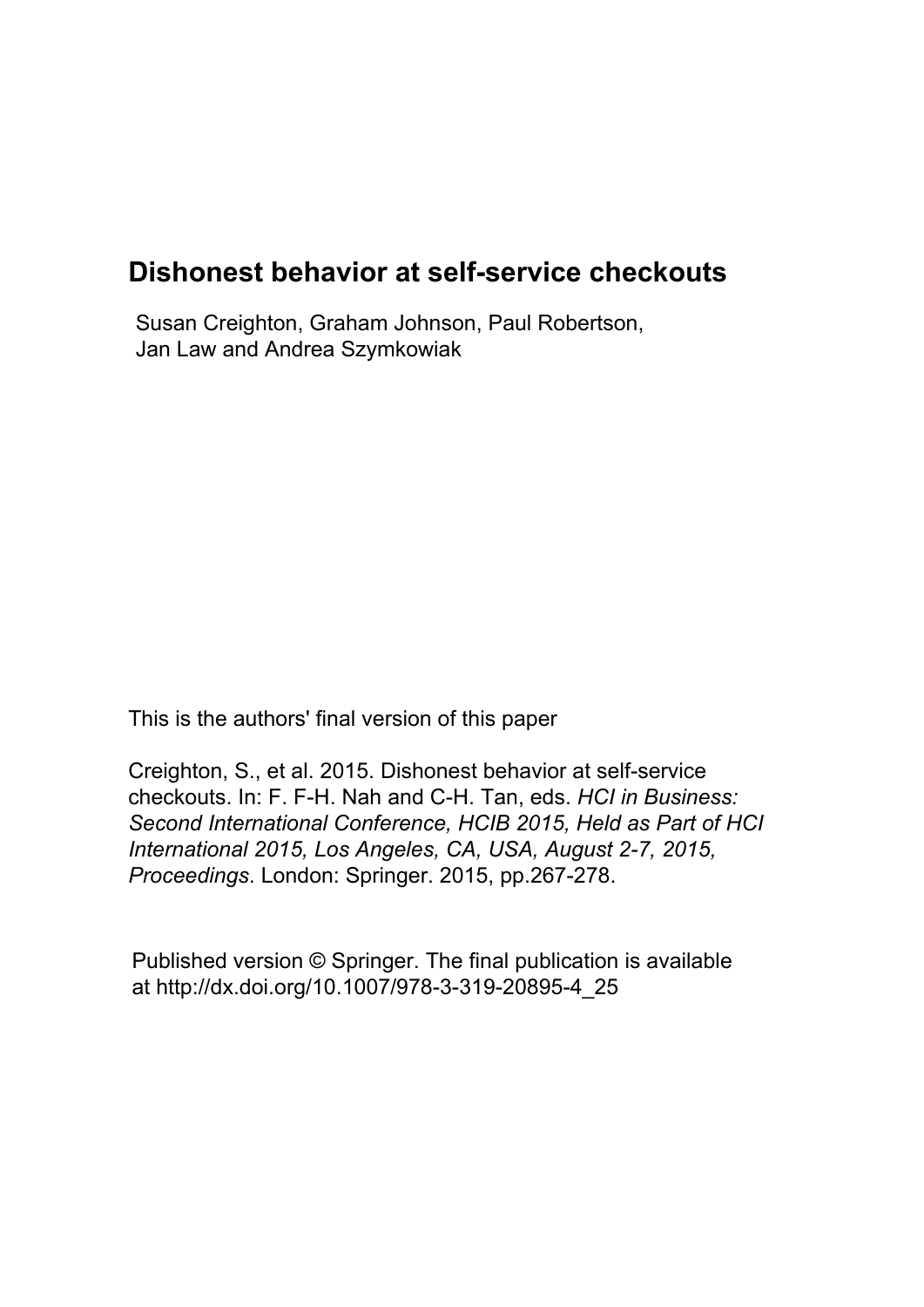# **Dishonest Behavior at Self-service Checkouts**

Susan Creighton<sup>1</sup>, Graham Johnson<sup>2</sup>, Paul Robertson<sup>1</sup>, Jan Law<sup>1</sup>, andAndreaSzym $k$ owia $k^1$ 

> <sup>1</sup>Abertay University, Dundee, UK 0804355@live.abertay.ac.uk, {p.robertson,j.law, a.szymkowiak}@abertay.ac.uk <sup>2</sup>NCR Discovery Centre, Dundee, UK graham.johnson@ncr.com

**Abstract.**Self-service technology could be argued as creating less personaltransactions when compared to traditional checkouts involving a sales assistant for the entire transaction process, which mayaffect customer behavior. The aim of our study was to investigate the perceived influence of social presence at self-service checkouts by staff and its perceived effect on dishonest customer behavior.Twenty-six self-service checkout staff took part in a series of semistructured interviews to describe customer behaviors with self-service.With respect to actual physical social presence, staff reportedthat more customer theftsoccurred when the self-service checkouts were busy and their social presence was reduced.Staff also reported that*perceived* and *actual* social presence is likely to reduce thefts.Future research will elaborate to which extent the perceived social presence via technological systems might support staff in their task to assist customers and reduce dishonest behavior.

**Keywords:**Self-service ∙ Social Presence ∙ Dishonest Behavior

## **1 Introduction**

The wide implementation of self-service technology (SST) in retail provides a growing area of interest to assess social and psychological effectson consumers and staff. Retailers are replacing many traditional service delivery positions, usually conducted by a sales clerk, with self-service technology [21]. Such SSTs comprise technological interfaces that enable customers to engage in service transactions independent of direct employee involvement [9]. Self-service technologies can assist transactions such as placing an order, and scanning or paying for items [22], and can reduce costs and raise productivity, as they utilize the consumers as co-producers [14]. Examples of such SSTs include multimedia kiosks, express order terminals and self-service kiosks within retail [17], [31]. Self-service checkouts (SSCOs) within supermarkets (see Fig. 1) typically involve a customer scanning or weighing their selected items, bagging them and paying for them, without the assistance of a store employee. Supermarkets within the UK tend to have designated areas for self-service terminals, usually within close proximity to the store exit, containing between 4 and 10 self-service terminals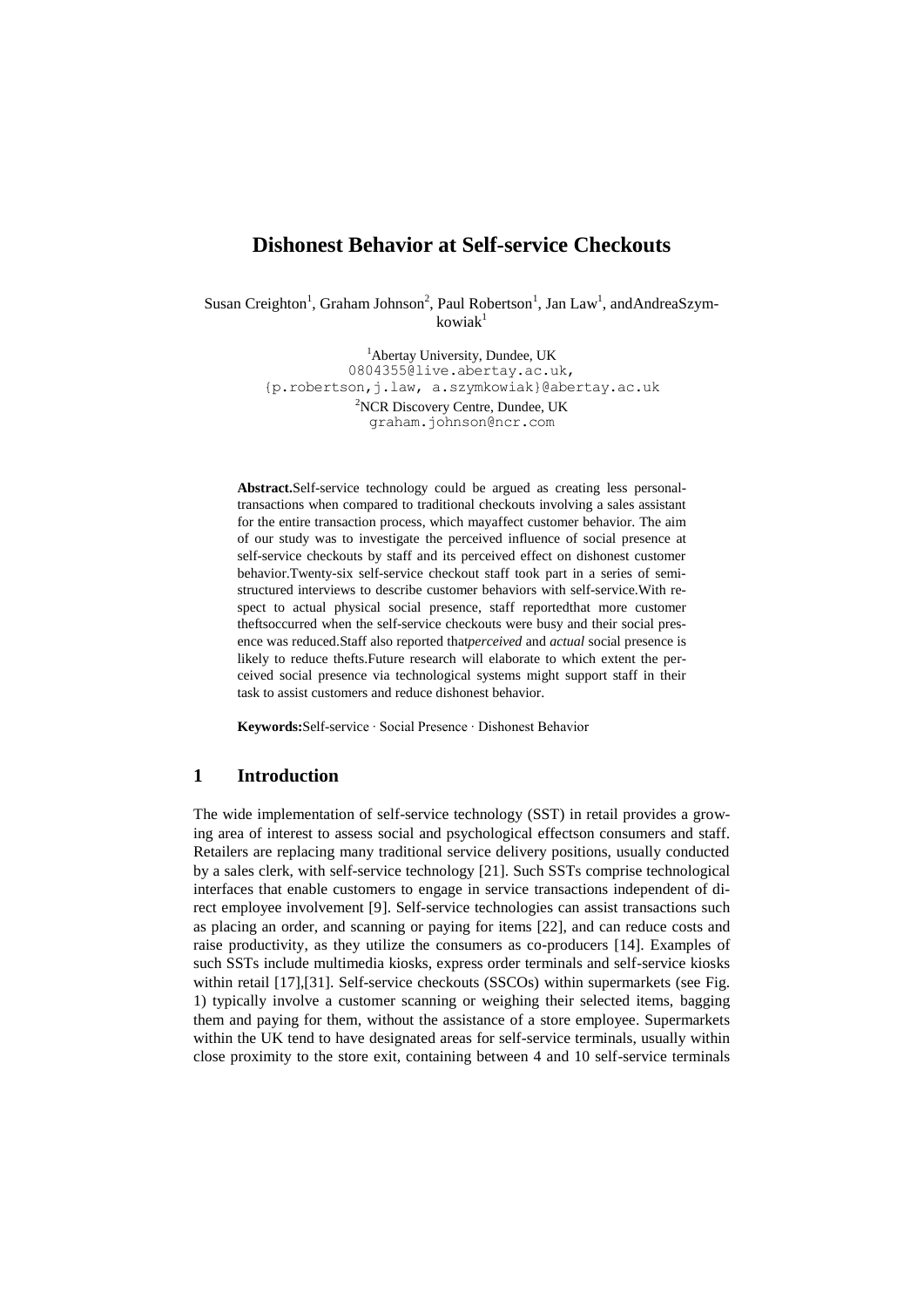and one member of staff supervising them.In the following sections we briefly review the role of SST use,followed by a discussion ofthe role of social presence in technology and a brief review of theories of dishonest behavior, before describing our study.

#### **1.1 Retailers and Consumers**

Kallweitet al.<sup>[17]</sup>investigated why customers choose to use SSTs within retail, focusing on the technology acceptance model (TAM) [10]. An essential component of TAM is the notion that the perceived usefulness and perceived ease of use influences customer decisions to use technology, which, in the case of SST, is associated with perceived service quality. The perceived likelihood of requiring assistance in the absence of staff is a critical variable influencing perceived service quality and has an effect on customer attitudes towards using or the intention to use SST.Convenience perceptions, defined as the perceived time and effort to complete a transaction, are the strongest influence on the potential use for users and non-users of SSTs according to Collier and Kimes [8]. If customers' perceptions and expectations are not met when using SST then they will be less likely to use them in the future [8]. This theory is consistent with the Resource Matching Perspective, which suggests the expected resources needed to complete a transaction must be met during execution in order for the behavior to reoccur<sup>[1]</sup>, [8]. As customer benefits are crucial to technology acceptance [17], [19], it is important for retailers to promote the convenience that the SSTs can provide, which may include quicker transactions with easy to use interfaces that employ well-known control elements and gestures.



**Fig.1.**Showing Self-service Checkouts (SSCOs) designed by NCR

While many studies have focused on theidentification of factors thatinfluenceconsumers' use of SSTs, such as convenience, ease of use and satisfaction [8], [21], there is a dearth ofresearch on the perceptions of employees who work with the SST. Pietro, Pantano and Virgillo [27]noted that employees and consumers are the effective users of SSTs, thus, it is important for research to consider both perspectives. Using a qualitative approach, Pietro *et al.* [27]investigated employees'views on the use of selfservice technology; self-service checkouts (SSCOs) were reported to have resulted in an increased number of sales, and do a faster job than the traditional checkout, which enhances the service for the customer.Staff also reported enjoyment with increasing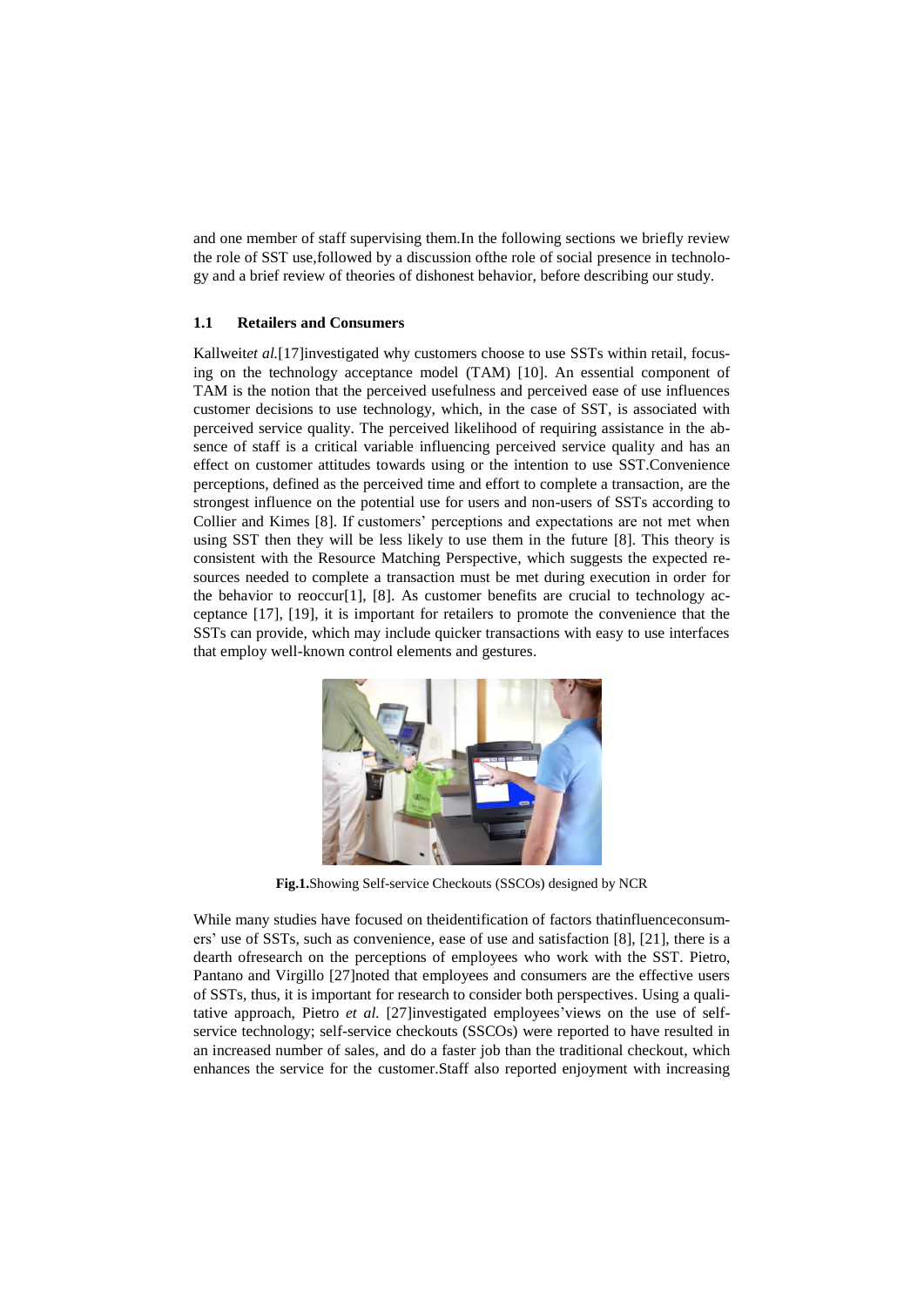their knowledge and personal skills associated with the use of the technology, resulting inbetter support of customers in their interactions, which in turn provides benefits for the quality of the final service.This is also consistent with the work by Meuter [21] who described staff's personal growth in their abilities as intrinsic motivation, resulting from the use of SST.Interacting with customers at self-service checkouts is a good way of maintaining the personal interaction that was a fundamental part of the traditional sales clerk role. However,if self-service checkouts are busy, then this might affect how employees can interact with customers. This may result in reduced customer service and/or reduced level of social presence – a variable which may influence customer behavior at self-service checkouts.

### **1.2 Social Presence**

Social presence is a sense of being with another [7] and creates the illusion in the mind of the perceiver that another intelligence, be it human or artificial, exists within the environment [30]. A review of the research literature suggests that the presence (real or imagined) of others could elicit thoughts that one is being evaluated [24].Bateson, Nettle and Roberts [2]explored the effects of social presence on behavior by alternating a picture next to an honesty box in which office staff placed money for tea and coffee.In the high social presence condition there was an image of a pair of eyes presented next to the box; in the low social presence condition, an image of a bunch of flowers was shown next to the box. High social presence induced people to behave less dishonest compared to the low social presence condition: there was three times more money in the box when the poster with the eyes was shown compared to when the poster of a bunch of flowers was shown next to the box. Thus, even a perceived social presence in the form of eyes on a poster is sufficient to modify dis/honest behavior and it is reasonable to suggest that this effect might transfer to interaction with technology, as people treat computers as social actors [29], i.e., as if it were human.The perception of social presence can enhance human computer interactionandis especially important for technology that is designed to have limited human contact, while still maintaining a high standard of customer service [18]. The quality of quasi-social interactions is often measured in terms of perceived social presence, which may modify an individual's behavior [33] to, for example, communicate a positive self-impression [3]. Thus, customer perceptions of social presence may be a useful way for reducing potential dishonest behaviors occurring at SST.

#### **1.3 Dishonest Behavior**

Goodenough and Decker [12] discuss theories behind what makes good people steal with respect to the nature/nurture debate. Nature theories suggest people steal as a result of innate motives that encourage them to enhance their property; nurture theories suggest that people learn social behaviors, moral values and laws and it is their learning that influences how they behave. They suggest that emotions, such as empathy, play a part in the consideration of property, as we foresee how we would feel if our property were to be taken from us. Wispé[32]described empathy as "the process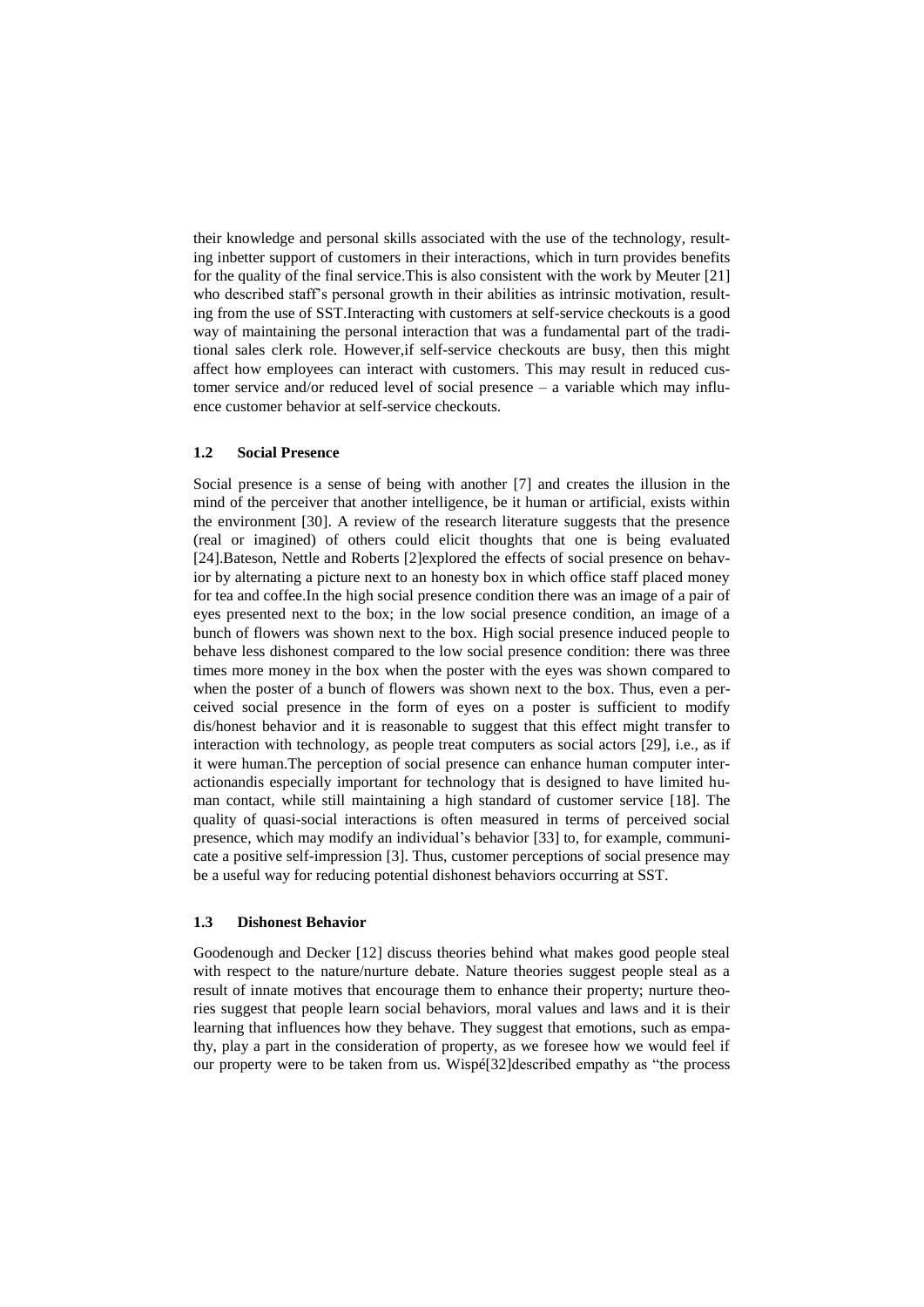whereby one person feels her/himself into the consciousness of another person" (p42). Lower levels of empathy have been linked to an increase in dishonest behaviors such as vandalism and theft [16]. There is a vast amount of research which suggests empathy is an essential component within customer service [20], [26], [28]. However, it is not clear whether the customer experiences empathy when using SST, especially when perceived social presence of the technology (or staff) is low. This may impact on dis/honest behaviors at self-service checkouts.

Harmon-Jones and Mills [13]suggested that creating a sense of personal responsibility results in people modifying their behavior to align with their attitudes.Customers may feel less accountable for dishonest behavior at SSCOs,as they are not interacting with a sales assistant (a social presence),but instead are relying on technology to confirm they have paid for their shopping.Mohr, Cuijpers and Lehman [25] state that there must be a social presence in order for there to be accountability; thus, incorporating a social presence within SST may reduce the likelihood of dishonest behaviors occurring, as social presence may induce similar feelings to those experienced during a typical sales assistant interaction, i.e., personal responsibility for payment.

As part of a wider study into the investigation of dishonest customer behavior, we conducted an exploratory study to assess staff perceptions on social presence, as perceived social presence appears to be a critical factor in customer behavior, which has as yet not been explored in detail at self-service checkouts (SSCOs) typically found in supermarkets. We were particularly interested in how staff perceive their own presence and its effect upon customers, but also how supported staff would feel in their ability to supervise checkouts with the incorporation of an additional social presence, for example, induced by technology. Specifically, the aim of the present study was to investigate the perceived influence of a social presence at self-service checkouts by staff, and its perceived effect on dishonest customer behaviors.

## **2 Method**

An ethnographic approach was adopted involving prolonged immersion within four supermarkets.Semi-structured interviews provided the flexibility of working with the key themes as interviews allowed participants' insights and attitudes to emerge, allowing for inductive thematic analysis to take place. Interviews with self-service checkout staffexplored their views on the effect of actual and perceived social presence on customer behavior.Responses were groupedinto two categories, i.e. regarding actual, physical staff presence at self-service and perceived social presenceas created by technology, e.g., via cameras. Ad-hoc observations were made to create a fuller picture of behaviors at self-service checkouts.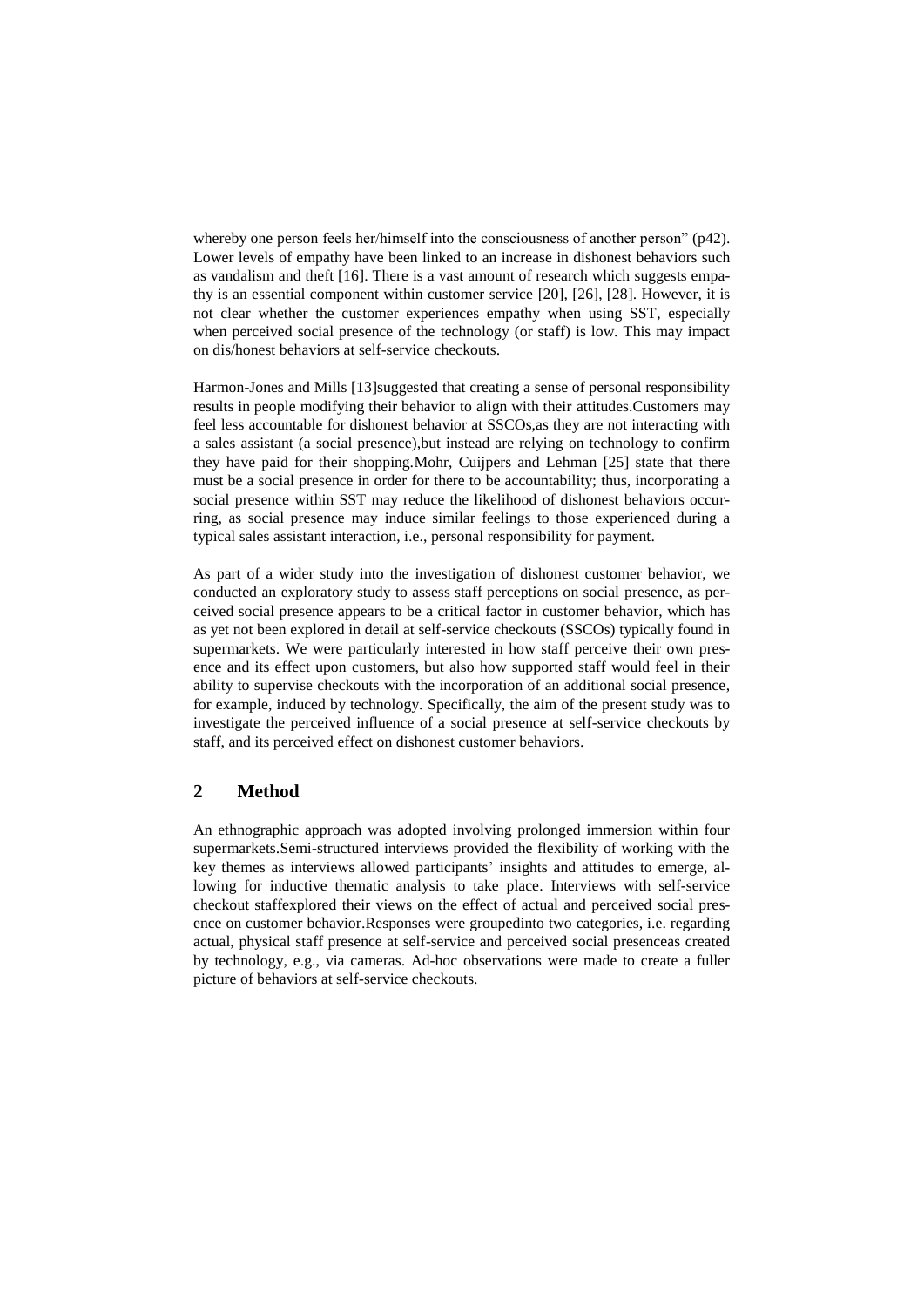### **2.1 Participants**

Twenty-six self-service checkout staff, with an age range of 18-63(8 male, 18 female, with 7 years to 6 months experience in supervising SSCOs) from four supermarkets in the UK were interviewed during June-September 2014.

#### **2.2 Materials and Apparatus**

An Olympus VN-713PC Voice Recorder and an Olympus LS-20M HD Recorder were used to record participants' responses.A semi-structured interview was used to guide the interview.Verbatim transcription of all interviews was conducted enabling detailed inductive analysis. The supermarketshad designated self-service checkout areas, positioned in a rectangular layout. Two of the supermarkets had six SSCOs and the other two had ten SSCOs.

#### **2.3 Procedure**

Ethical Approval was received from AbertayUniversity's ethics committee. Before conducting the study, store managers fromfour major supermarkets within the UKwere contacted via telephone, to request permission to access their store for the research to take place. Several meetings took place with various members of staff including personnel, managers and supervisors in order to explain what the research was about and permission to interview self-service checkout staff was granted. In the actual interviews, participating staff were also given the opportunity to pose questions to the researcher to explore thecontext of the study. All volunteering participating staff were asked to read and complete the information and informed consent forms before being interviewed.Participants were initially asked aboutgeneral customer behaviors at self-service checkoutsfor example, "What are the most common mistakes made by customers at self-service checkouts" or "Do you feel self-service checkouts have affected customers at all"? Specific questions on dishonest behavior were then asked such as "Have you noticed whether or not people steal at SSCOs?" and "Do you feel various factors affect the likelihood of thefts occurring at SSCOs?".Interviews took place in staff rooms, medical rooms, store cafes, and customer service desks or areas within their works premises-in line with the ethnographic approach, collecting data within the setting of our group of participants. Interviews were paused if customers approached the area where the staff member was being interviewed. Participants were debriefed at the end of the interview. With the permission of participants, interviews were recorded; a typical interview lasted about 20 minutes.

## **3 Results**

The findings are described in relation to actual (physical) and perceived social presence in relation to dishonest customer behavior. The findings for generic questions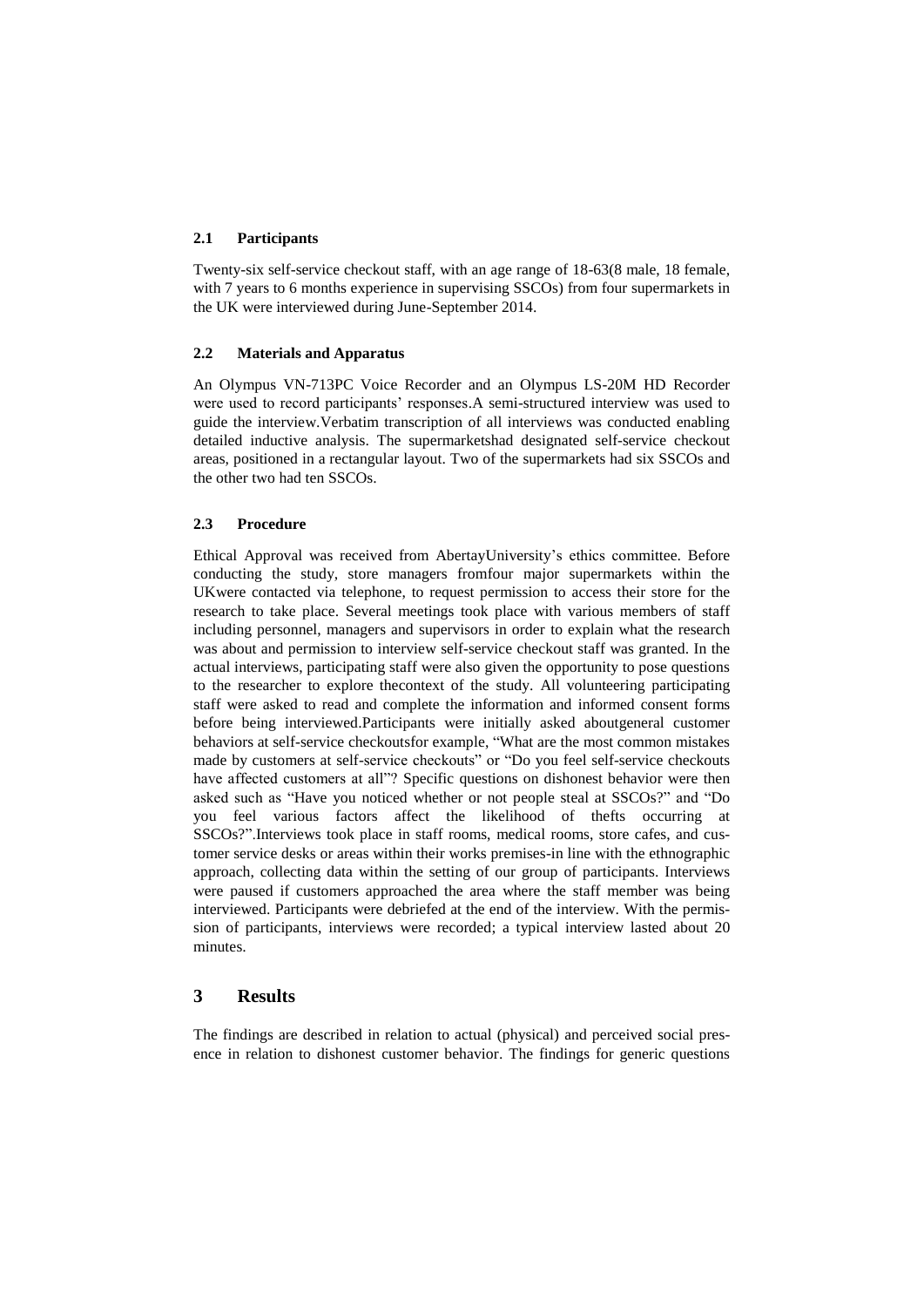relating to customer behavior at self-service are to be reported elsewhere. For each category, the relevant questions are listed in the graphs with frequencies of mentions by staff and shop.

#### **3.1 Physical Social Presence**

Fig.2A shows responses to the question "Have you noticed whether people steal at self-service checkouts?". The majority of the staffhad noticed people stealing even when there is an actual social presence of the staff member.Most staff spontaneously added that busyness at SSCOs is one major component for the likelihood of thefts occurring. Typical comments were that staffare"too busy watching other checkouts" (male, 25), and that it was"too hard for one person to watch all self-service checkouts when it is busy" (female, 52). Another participant stated "only one member of staff present at the self-service checkout, it can be hectic and can affect theft because you can only look after 2 at most" (male, 65). This indicates that staff feel the task attention demanding, and are aware of the gap in customer supervision – or lack of social presence - related to the likelihood of thefts occurring.



**Fig.2.** (A,B,C)Clustered Bar Charts showing the number of counts of themes from staff and shops, to questions regarding actual social presence

When asked "Do you feel various factors affect the likelihood of thefts occurring at self-service checkouts?", the majority of responses reflected busyness as the most critical factor (Fig. 2B), consistent with the answers to the previous questions. All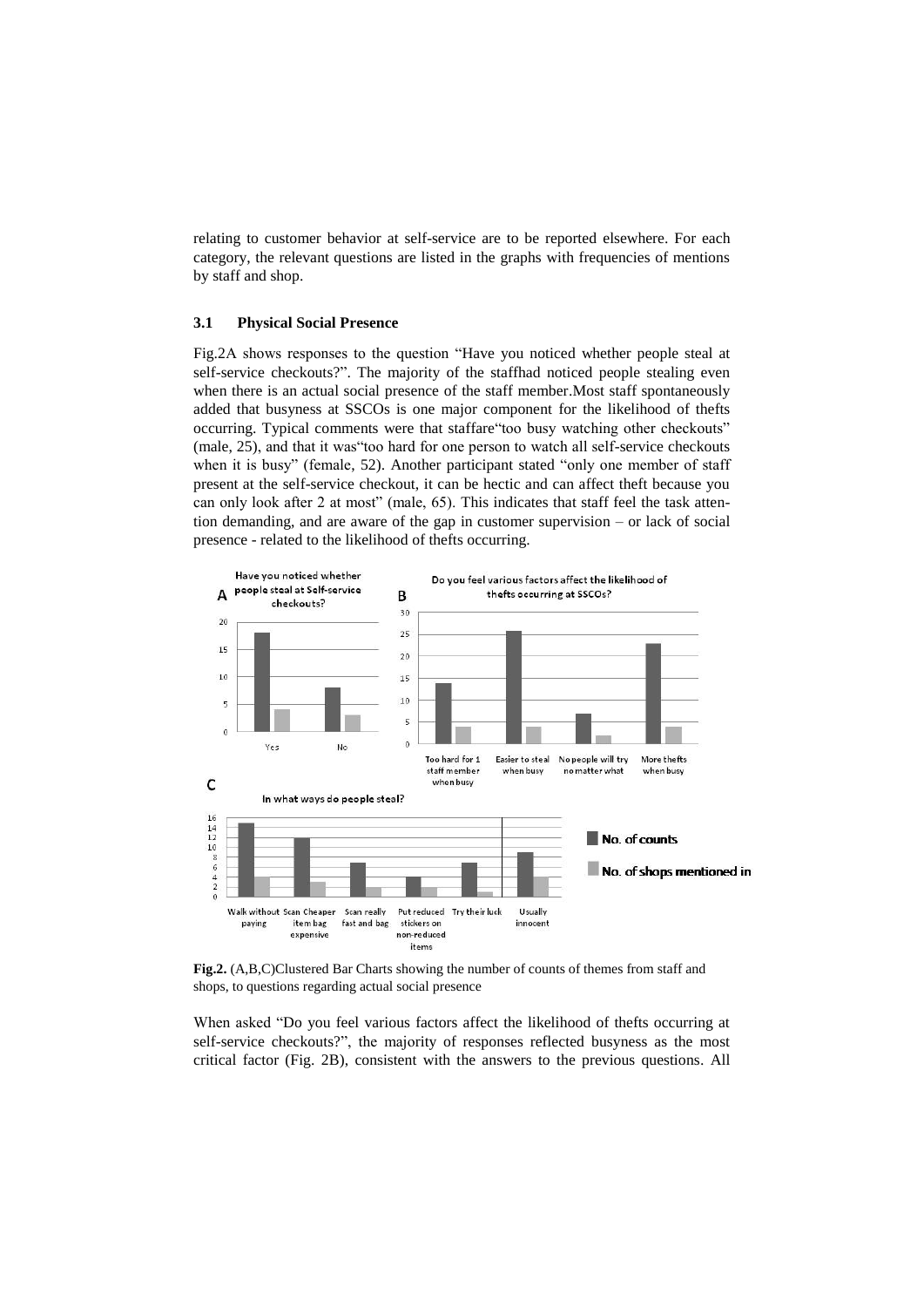staff interviewed said that it was "easier for customers to steal when the shop is busy" even when there was an actual social presence and most stated that "more thefts occur when it is busy". It was suggested that it is "too hard for one person to watch all of the self-service checkouts when it is busy" (male, 23). Staff also reported feeling pressured when the SSCOs are busy as their attention is engaged elsewhere, for example, when helping an individual customer, thus, they are unable to watch for potential thefts occurring and this "creates opportunity for theft" (female, 22).

We also wanted to explore the observed methods customers applied to steal items at self-service (Fig. 2C). While most of the listed methods clearly indicate customer intent to be dishonest, the last method "usually innocent", points to thefts occurring without intent from the customer. Fig. 2C shows that the most common reported method of stealing was customers walking away without paying for their items.It was reported that many of the customers walking away without paying have initially put their payment card in the card terminal within the SSCO, either in an attempt to pay or to deceive the staff member into thinking they were paying. Staff reported being distracted by other customers and state that it is "impossible to watch them all at the same time" (male, 45). The second most common method of theftreported by staff was customers scanning cheap items but bagging expensive items in their place. Customers were reported to be scanning items really fast in attempt to steal items so that their weights would not be detected. Customers also put reduced stickers from one item onto a more expensive item that has not been reduced.

Staff also reported that some innocent mistakes were made by customers in relation to weighing products at SSCOs; for example, one comment was that stealing was committed "not on purpose - it was caused by weight issues" (female, 24).

To summarize, three major components are reflected in the data: staff perceivemost but not all customer theftsas intentional, even in the actual presence of staff; staff are aware that attending many customers imposes attentional limitations on their ability to meet the supervisory or customer assistance demands, due to a lack of social presence; and finally, staff perceive a grey area where customers are not intentionally stealing; instead their behaviors are explained as being a result ofthe SSCO's technological setup.

It could be suggested, that identified attempts to steal items with intent suggests that customers do not feel they will be accountable, which is consistent with the various theories [11], [25] on the occurrence of dishonest behavior that explain thefts, not only at SSCO, but also during traditional sales interactions[16].It is noteworthy that staff acutely perceive that their actual presence is insufficient to deter thefts.

Staff were also asked "Do you feel you can tell when someone is going to steal at a self-service checkout?". This highlighted some behaviors shown by customers which staff associate with an increased likelihood of thefts occurring. For example, some staff members reported certain customers' "body language is an indicator", as people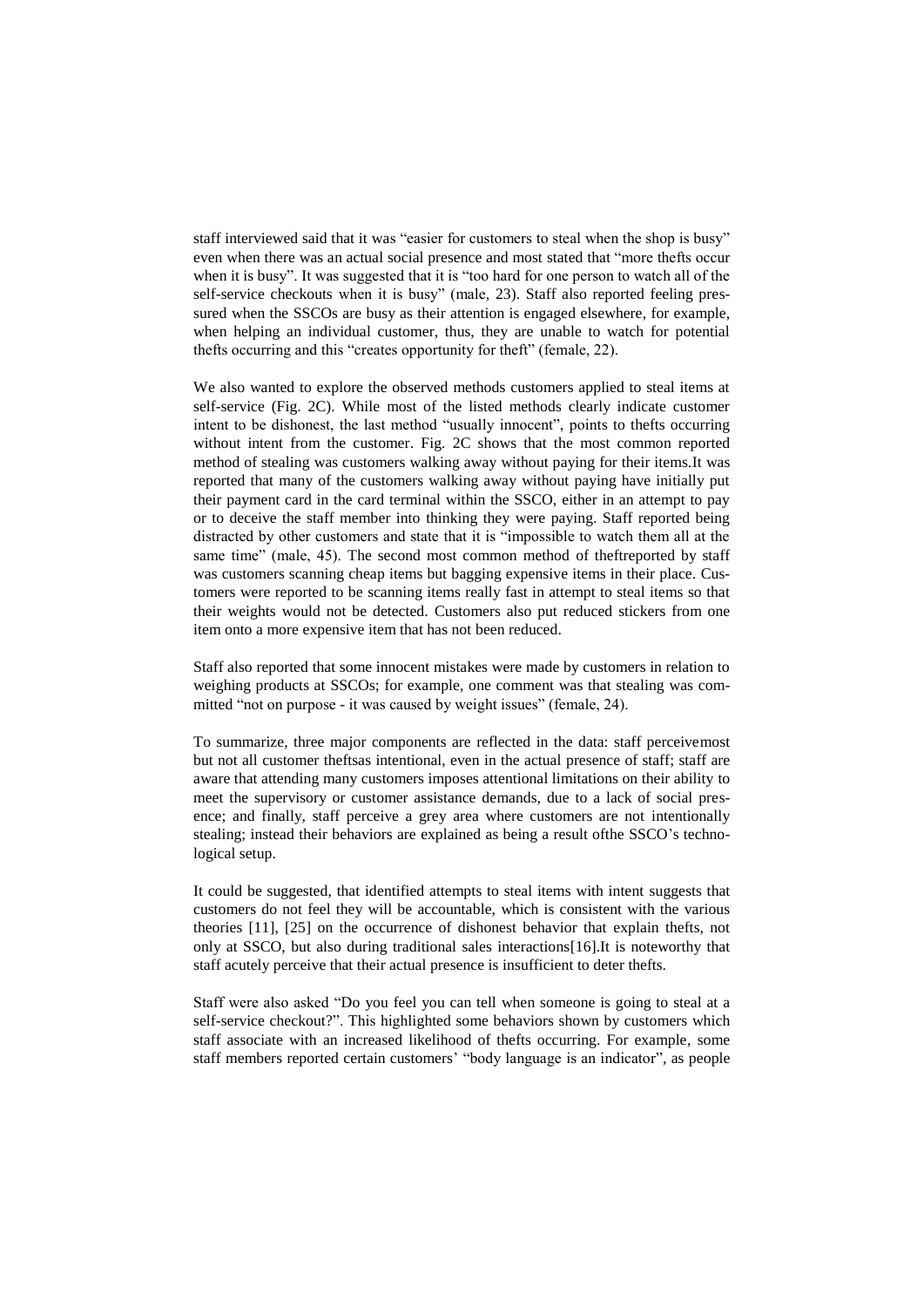can "become shifty, looking around the SSCOs" (female, 26). Some staff members stated that if a customer were to go to the furthest checkout away from the staff member that it would make them more aware of that customer's behavior, and more likely to keep a closer eye on them.Customers who state that they no longer want an item after there has been a weight issue, due to an item not being scanned properly and then bagged, were reported by staff to have been likely to have been trying to act dishonestly. Staff reported that they can ask to check customers' shopping bags if they suspect dishonest behavior, however, if the customer has not left the shop with an unpaid item then it is not considered to be theft and they cannot be prosecuted without clear evidence of an intent to behave dishonestly.

#### **3.2 Perceived Social Presence**

In order to gauge how staff would assess the effect of a perceived social presence on customers they were initially asked "Do you feel that if customers felt they were being watched it would have any effect on the likelihood of thefts occurring?" (Fig. 3A).



**Fig.3.**(A, B)Clustered Bar Charts showing the number of counts of themes from staff and shops to questions regarding perceived social presence

The majority of staff reported that this might reduce thefts. More specifically, staff reported that if customers felt they were being watched then it would reduce thefts occurring as they would feel "less likely to get away with it" (female, 46) or "would feel paranoid they will get caught" (female, 26). This suggests that staff perceive customers' perceptions of being watchedcan modify behavior to reduce the likelihood of thefts occurring, and raises questions as to how this social presence can be induced – either by the presence of more staff, or via technological implementations.

To explore the latter, staff were asked "Do you feel that an onscreen camera showing what was being scanned and bagged would have any effect on the likelihood of thefts occurring?" (Fig. 3B). The majority of staff reported that they felt an onscreen camera would reduce thefts at SSCOs, which was illustrated by the comment that "if custom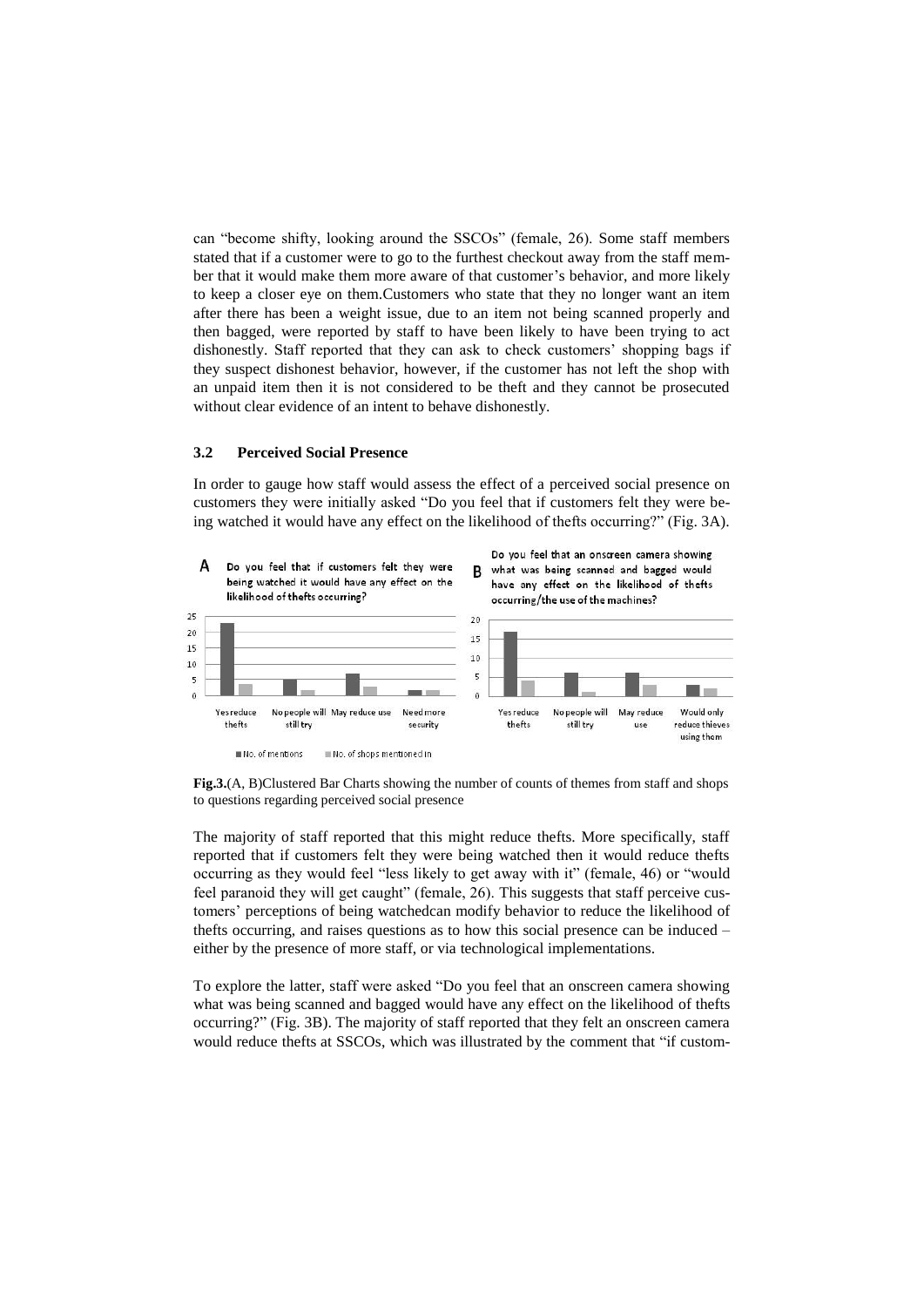ers could see it and were more aware they were being watched it definitely would reduce thefts" (male, 53).

To summarize, there were two major components reflected in the data: staff believe that the general perception of being watched (social presence) can modify behavior to reduce the likelihood of thefts occurring; staff also perceived a potential for the technological implementation of social presence at SSCOto be helpful, for example, via an onscreen camera.

## **4 Discussion**

Although there is always an actual social presence with a member of staff at SSCOs, the present study found that staff perceive themselves to be limited in their capacity to create the same sense of social presence when SSCOs are busy,which they perceive leads to a greater risk of thefts occurring. Staff also reported feeling under pressure when self-service checkouts are busy as they are impaired in their ability to watch for thefts and customer problems occurring, and maintain a high level of social presence at the same time, assisting customers. Pietro *et al.'s* [27] study found staff reporting feeling more satisfied at work when working with SSCOs as they could provide a "better" final service. This may not be possible if staff are feeling pressured due to the perceived high risk of thefts at SSCOs when they are busy. Implementing a social presence within a self-service interface may increase the sense of social presence but also maintain a high level of customer service, as the customers can feel supported throughout their transaction by it providing the impression that help is at hand. This mayalso enhance the likelihood of staff feeling satisfied with their work and increase levels of employee job performance, as they may feel supported in giving assistance to customers.

Most staff agreed that theft would be reduced if customers felt they were being watched generally. This is consistent withBaumeister's [3] theory which stated feeling the presence of others can lead individuals to alter their behavior in a manner that communicates a positive self-impression. This view was underlined whenthe majorityof staff agreed that an onscreen camera on SSCOs would reduce the likelihood of theft. Thus,staff perceive that they could be assisted by a social presence implemented in technology.It is noteworthy that a social presence may be created via CCTV in stores and, thus, should already be perceived by customers. However, only two members of staff made references to CCTV in relation to the question "Do you feel that if customers felt they were being watched it would have any effect on the likelihood of theft occurring?", although all participating stores in this study used CCTV supervision. This suggests that most staff do not perceive CCTV to induce an effective social presence on customers.There is considerable research to suggest that CCTV has become over-familiar to customers and that it no longer upholds its crime reduction effects [4]. An onscreen camera at self-service checkouts may be a more effective way of reminding people that they are under direct, i.e., one-to-one, surveillance and create an effective sense of social presence to result in less theft occurring.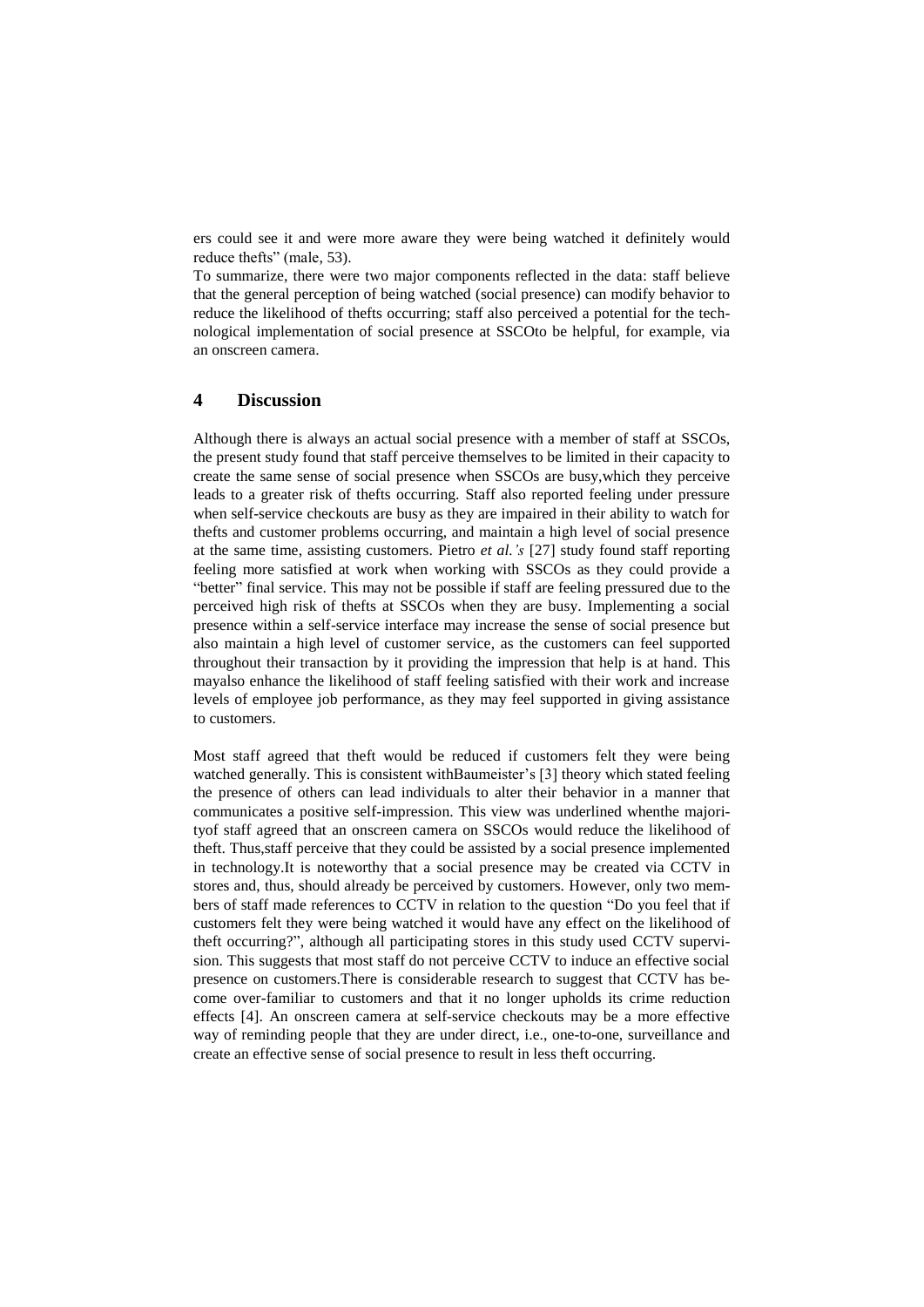Within this context it is also important to point out that the perception of one's own presence can affect behavior. The self-focused attention theory refers to an individual considering their internal standards and making sure their behavior is consistent with these standards [5].Beaman*et al.* [5] conducted an experiment on Halloween whilst children were trick-or-treating. Children were asked to take only one sweet and were then left alone with the sweets. Children were significantly more likely to only take one sweet when there was a mirror placed behind the sweet bowl than without the mirror. This suggests that their reflection increased their self-awareness and perhaps sense of social presence, encouraging them to behave in a manner that was consistent with the standards associated with the setting[5]. An onscreen camera at SSCOs displaying the customer's interaction with the SSCO via its interface may likewiseenhance customers' self-awareness and sense of social presence.

Staff reported that somethefts were actually innocent mistakes made by the customer due to the interactions with the SSCO, mainly weighing items. Genuine mistakes can happen when using SSCOs, perhaps due to lack of experience with the system, thus clear instructions on how to use SSCOs may prevent this from happening. The potential for more challenging transaction processes at SSCOs may be encouraging thefts, however, as the customer can blame any un-scanned items on the technology,masking their intention to steal, and reducing the feeling of responsibility. Frustration may be experienced by the customer if the SSCOs are not operating in a straightforward manner, which may lead to dishonest behavior such as bagging un-scanned items, consistent with the "frustration factor" (p14) statedby Beck [6]. It is reasonable to assume that frustrationpotentially provides the customer with a reason to justify their dishonest behavior, which Beck [6] defines as the "self-scan defence" (p14).It could be argued that customers who do not pre-plan to act dishonestly at self-service checkouts, but may be influenced by frustration, would be likely to be guided by a social presence, as it would encourage them to behave in a socially accepted manner, reducing the likelihood of thefts [13]. A social presence in the form of an onscreen camera at SSCOs may result in customers feeling accountable for their actions, as social presence induces a sense of accountability [25]. Future research will address the aspects of social presence and possible manifestation in the context of technology.

#### **4.1 Conclusions**

The findings from this study suggest that the effect of social presence on customer behaviors deserves more exploration. Actual staff presence should consistently induce a sense of social presence, however, this is not perceived by staff to be sufficient within self-service.The present study found that the presence of numerous customers increases the perceived likelihood of theft. Arguably, it can be suggested that a greater number of staff members would reduce the likelihood of thefts occurring.Therefore,the effects of staff density and perceived identity (staff or customer) within a SSCO area on social presence require to be further investigated. There is also uncertainty as to whether or not customers are intentionally stealing at SSCOs or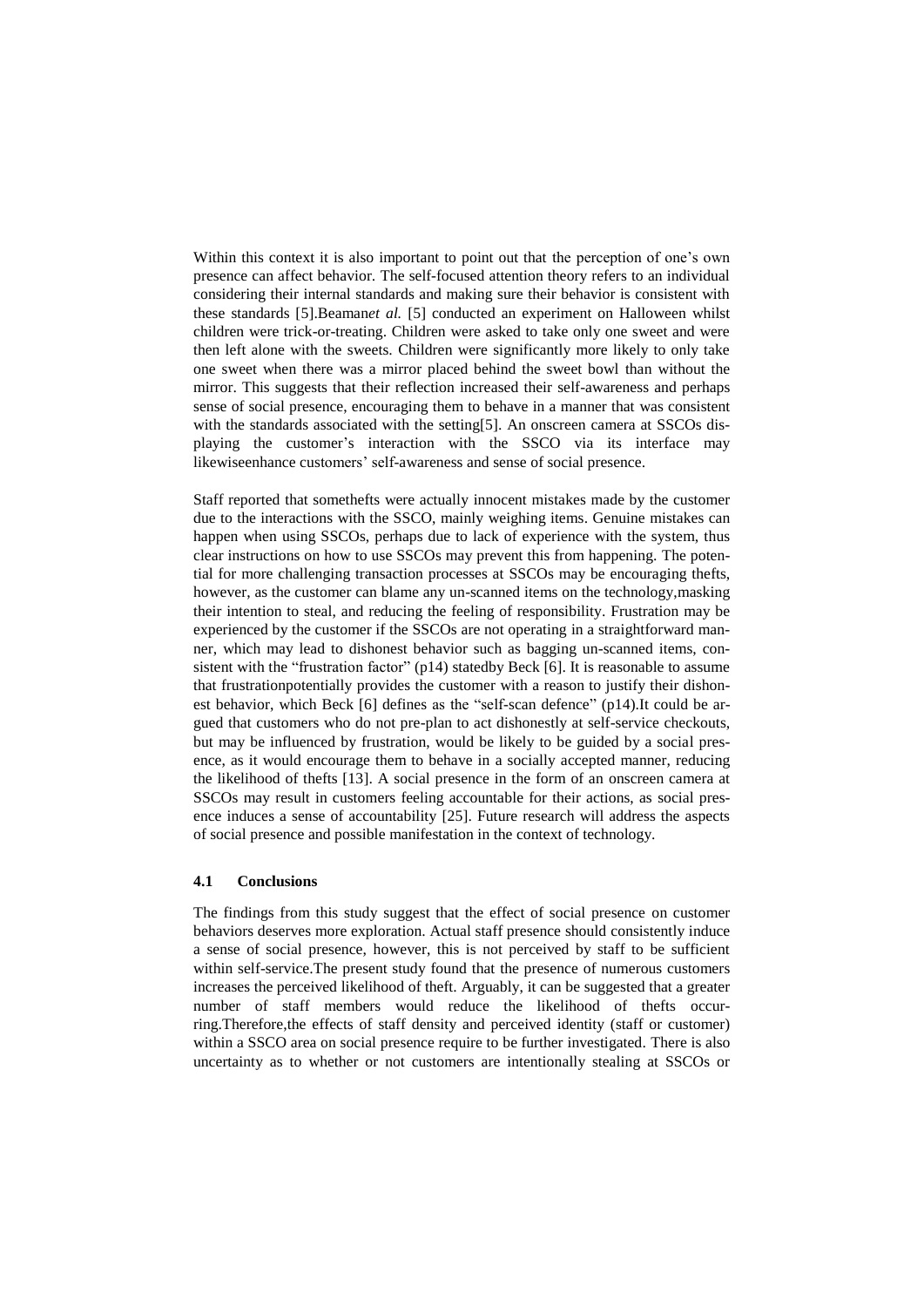whether thefts occur due to aspects of the technological setup, providing justification for dishonest behaviors. Future research will elaborate to what extent the perceived social presence via technological systems might support staff in their task and will explore customer views.This may benefit future interactions for the retailer, staffand customers, and encourage businesses to obtain SST to enhance their productive potential.

## **Acknowledgements**

We would like to thank all of the participating supermarkets and their staff for accommodating and agreeing to participate in this research. We would also like to thank NCR for their on-going support with our research.

#### **References**

- 1. Anand, P., Sternthal, B.: Ease of Message Processing as a Moderator of Repetition Effects in Advertising.Journal of Marketing Research, 27 (3), 345-353 (1990)
- 2. Bateson, M., Nettle, D., Roberts, G.: Cues of Being Watched Enhance Cooperation in a Real-world Setting. Biology Letters, 412-414(2006)
- 3. Baumeister, R.F.: A Self-presentational View of Social Phenomena.Psychological Bulletin, 91, 3–26 (1982)
- 4. Beck, A., Willis, A.: Context-specific Measures of CCTV Effectiveness in the Retail Sector. Surveillance of Public Space: CCTV, Street Lighting and Crime Prevention, Crime Prevention Studies Series,10, 251-269 (1999)
- 5. Beaman, A.L., Klentz, B., Diener, E., Svanum, S.: Self-awareness and Transgression in Children: Two Field Studies.Journal of Personality and Social Psychology, 37(10), 1835– 1846 (1979)
- 6. Beck, A.: Self-scan Checkouts and Retail Loss: Understanding the Risk and Minimising the Threat. Security Journal, 24(3), 199-215 (2011)
- 7. Biocca, F., Harms, C.,Burgoon, J.K.: Towards a MoreRobust Theory and Measure of Social Presence: Review and Suggested Criteria. Presence: Teleoperators and Virtual Environments,12(5), 456–480 (2003)
- 8. Collier, J.E., Kimes, S.E.: Only if it is Convenient Understanding How Convenience Influences Self-service Technology Evaluation. Journal of Service Research, 16(1), 39-51 (2013)
- 9. Chen, K.J.: Technology-Based Service and Customer Satisfaction in Developing Countries. International Journal of Management, 22(2) (2005)
- 10. Davis, Fred D.:Perceived Usefulness, Perceived Ease of Useand User Acceptance of Information Technology.MIS Quarterly, 13(3), 319-340(1989)
- 11. Dooley, J.J., Pyżalski, J., Cross, D.: Cyberbullying VersusFace-to-Face Bullying.Journal of Psychology, 217(4), 182-188 (2009)
- 12. Goodenough, O.R., Decker, G.: Why do Good People Steal Intellectual Property? The Social ScienceResearch Network Electronic Paper Collection: [http://papers.ssrn.com/sol3/papers.cfm?abstract\\_id=1518952\(](http://papers.ssrn.com/sol3/papers.cfm?abstract_id=1518952)2008)
- 13. Harmon-Jones, E., Mills, J.: Cognitive Dissonance: Progress on a Pivotal Theory in Psychology. Washington, DC: American Psychological Association (1999)
- 14. Hilton, T., Hughes, T., Little, E., Marandi, E.: Adopting Self-service Technology to do More with Less. Journal of Services Marketing, 27(1), 3-12 (2013)